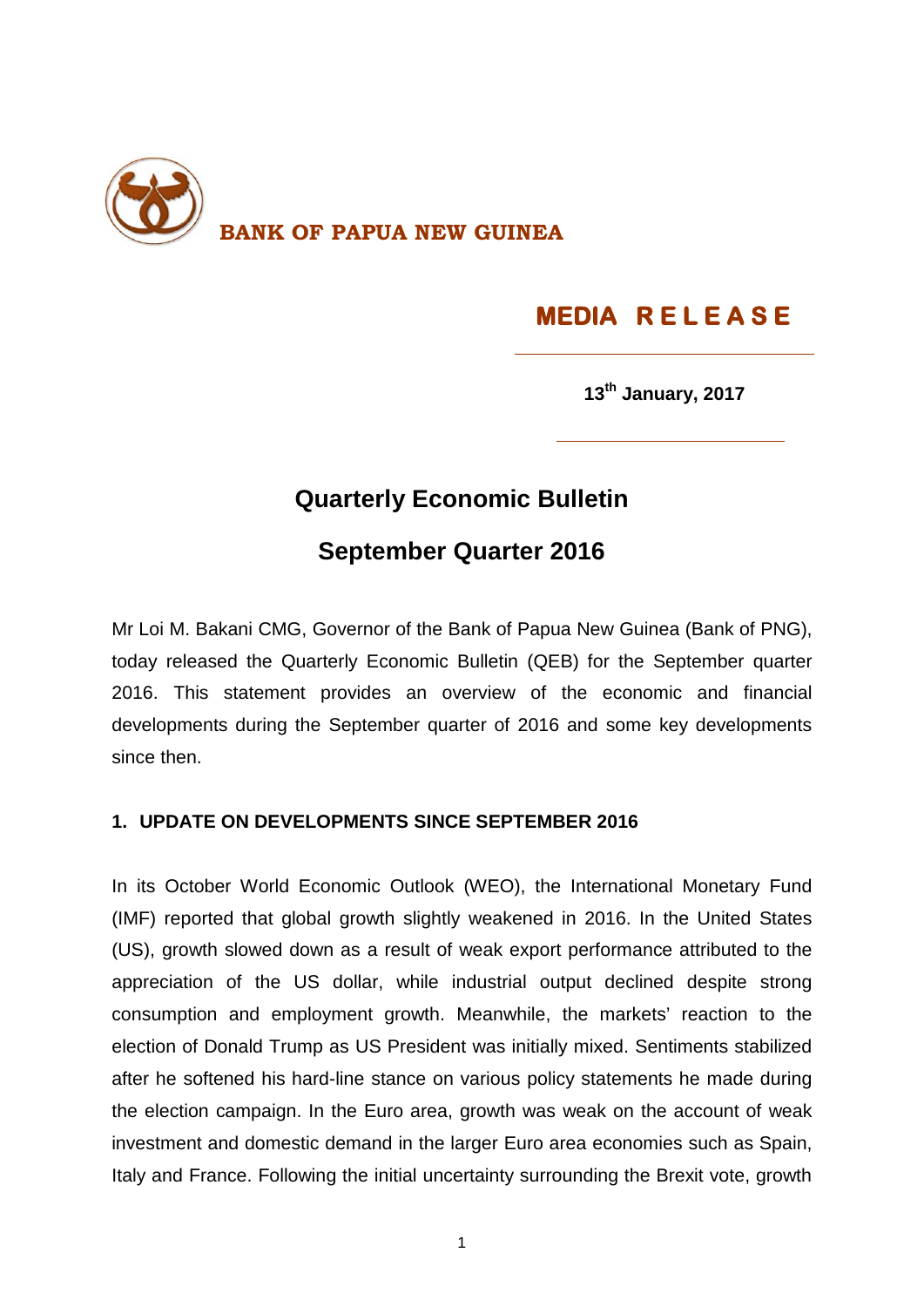in the United Kingdom (UK) stabilized after the Bank of England implemented several stimulus packages to stimulate growth and foster investor confidence. In Japan, despite a weaker yen and significant fiscal stimulus, growth continued to slow because of weak global demand. Growth in the emerging market economies, although mixed, was mainly driven by China and India. China showed signs of improvement due to policy realignment while improvement in India's terms of trade, combined with its effective implementation of fiscal policies, more than offset weaknesses in Brazil and other emerging market economies. Based on these developments, the IMF in its October WEO lowered its global growth forecast to 3.1 percent from its earlier forecast of 3.2 percent made in April 2016.

The Governor noted that the International Monetary Fund commodity price index increased by 4.1 percent, with metal prices increasing by 13.9 percent, agriculture commodities by 2.0 percent and crude oil by 0.4 percent between September and November 2016. There have been similar price increases for some of the commodities throughout 2016. Relating this development to the domestic foreign exchange market, Governor Bakani explained that there have been some good inflows of foreign exchange in recent months. Total inflows for the year was US\$4,417.7 (K13,870.7) million. On top of this, the Central Bank intervened with US\$410.6 (K1,353.2) million. Total outflows for the year was US\$4,721.9 (K14,823.5) million. The amount of foreign exchange inflow together with the Central Bank's intervention should have cleared a lot of the back log of import payment orders.

The foreign exchange inflows came from the mining sector following the resumption of production at the Ok Tedi mine, the recovery in the agriculture export sector after the end of the El Nino drought in the first quarter of the year, and from other sectors such as finance & business, and forestry. Generally, total outstanding sell orders in the spot market have declined.

The good inflows have resulted in the relative stability of the kina exchange rate at US\$0.3160 in June 2016 to US\$0.3150 as at 30<sup>th</sup> December 2016. The Governor reiterated the call for exporters to utilize the benefit of the low kina exchange rate to increase production and exports in efforts to raise needed foreign exchange. Given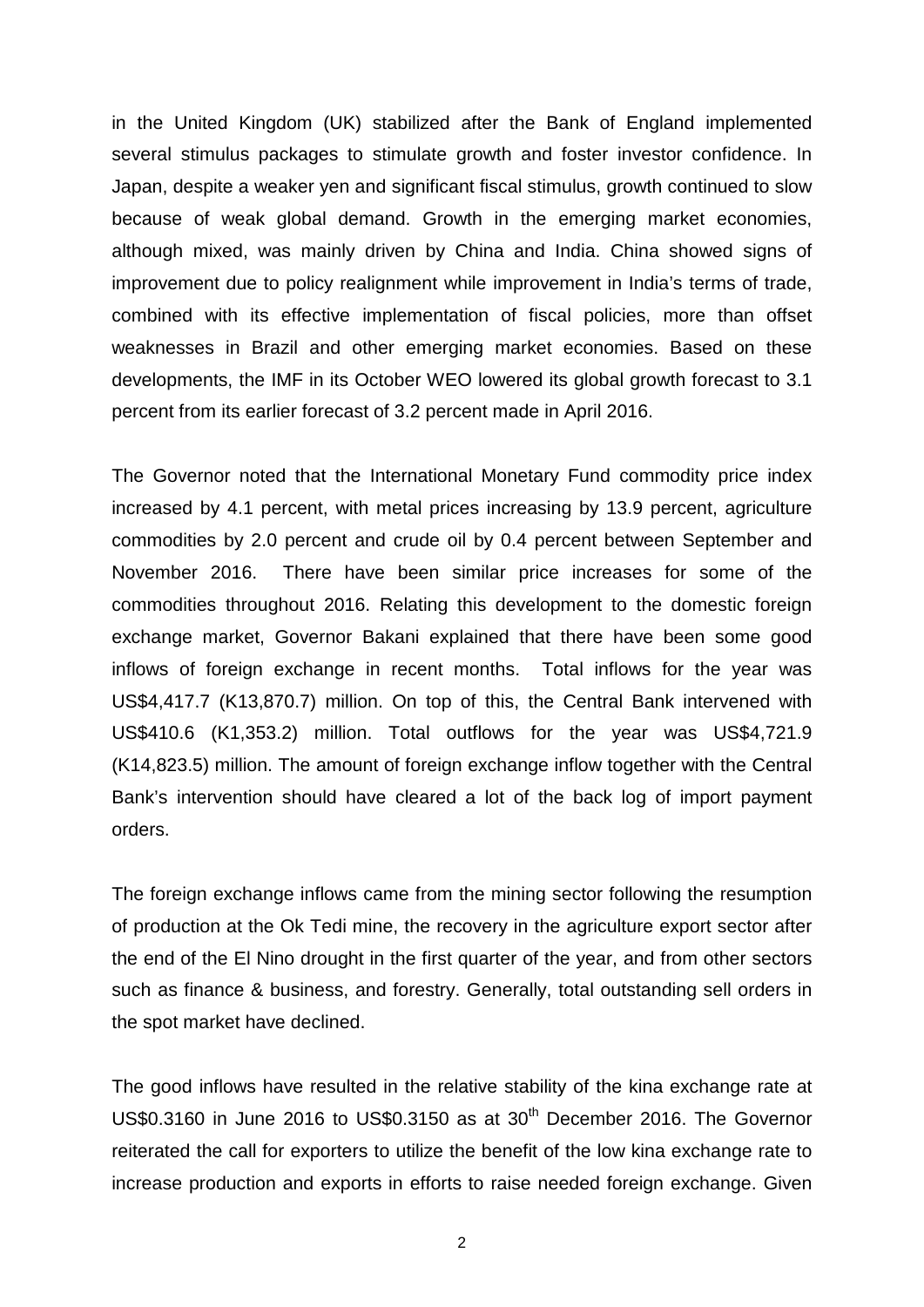the substantial depreciation of the kina exchange rate of around 37 percent since April 2012 to December 2016, the Bank does not believe any further large depreciation of the kina would clear the foreign exchange market, but rather increase inflationary pressures. Mr. Bakani emphasized that while any further depreciation of the kina would be beneficial to few exporters, the effects on prices for consumer items would be harmful for the whole population. This is already evident with the annual inflation rate to September 2016 of 6.8 percent, compared to 6.5 percent in March 2016.

Governor Bakani explained that the Authorised Foreign Exchange Dealers (AFEDs) had used some of the foreign exchange inflows in the spot market and funds in the onshore foreign currency accounts to fund trade finance loans. This has resulted in orders in the spot market not being cleared quickly. The Bank of PNG noted the following non-compliance with Exchange Control Regulations:

- Trade Finance loans offered by AFEDs to their clients were not approved by the Central Bank;
- Contracts made in foreign currency by two resident entities were not approved by the Central Bank;
- Settlements of these contracts in foreign currency by two resident entities were not made in kina; and
- Opening of FCAs by AFED's for residents were not based on proper guidelines.

To address these issues and improve the functioning of the foreign exchange market, the Governor issued a set of Directives at the end September 2016 and subsequent ones in October and November as follows.

- All holders of onshore Foreign Currency Accounts (FCAs) are to re-apply to the Central Bank to justify their need for these accounts.
- All domestic lending in foreign currency such as Trade Finance must be approved by the Bank of PNG and repayment made in kina, as stipulated under Regulation 6 of the Exchange Control Regulations.
- Forward contracts have to be settled with forward flows and not from spot transactions. AFEDs are to separate their Trade Finance and Forward contracts from the Spot market orders.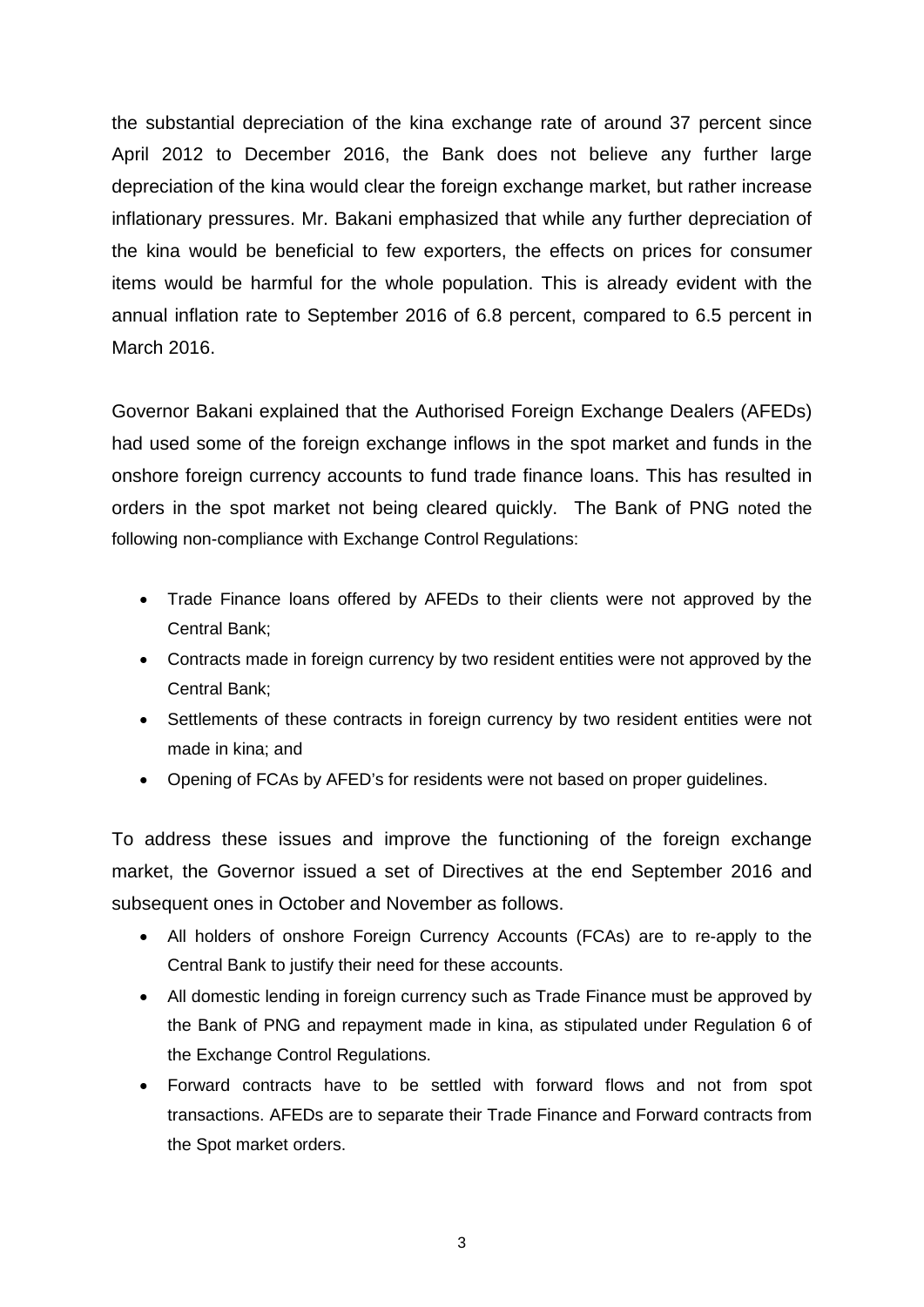- Central Bank interventions are not to be used for Trade Finance loans and settlement of Forward contracts.
- Orders in the spot market should only be for those orders that need to be filled within three business days. Spot inflows should only be used to clear spot market orders.
- Remittances abroad from the FCAs have to be approved by the Central Bank until decisions on the maintenance of otherwise of the FCAs are completed.

The assessment of onshore FCAs has been completed and the commercial banks are being notified whether or not their clients will continue to maintain these accounts. The processing of applications by the Central Bank for offshore remittances from the FCAs also ceased after the decisions on the maintenance on the FCAs are conveyed to the AFEDs. AFEDs can then process applications for remittances.

In regard to the fiscal operations of the National Government, Mr Bakani explained that both revenue and expenditure have been lower than budgeted for 2016, with the decline in revenue more substantial due to low commodity prices and low tax collections. The Government is commended for its timely action in introducing a supplementary budget in August 2016 to address the budgetary situation and tighten up on expenditure. The planned external financing through a debut sovereign bond of US\$500 million did not eventuate while only the first tranche (US\$200 million) of the Credit Suisse loan was obtained, with the balance of US\$300 million expected in January 2017. Because of the limited external financing of the budget deficit, most of the financing was through the issuance of Government securities. The market appetite for these securities was limited, especially in the second half of the year. Therefore, the Central Bank had to assist the Government by picking up some of the under-subscriptions at the auctions. For monetary policy purpose and to promote the development of the secondary market for Government securities, the Bank of PNG plans to on-sell these securities through the TAP facility, starting in January/February 2017.

Governor Bakani urges all revenue raising Government agencies to improve on their efforts in revenue collections in 2017. He also iterated his call for Government Departments and agencies to live within their means while maintaining critical services for the public.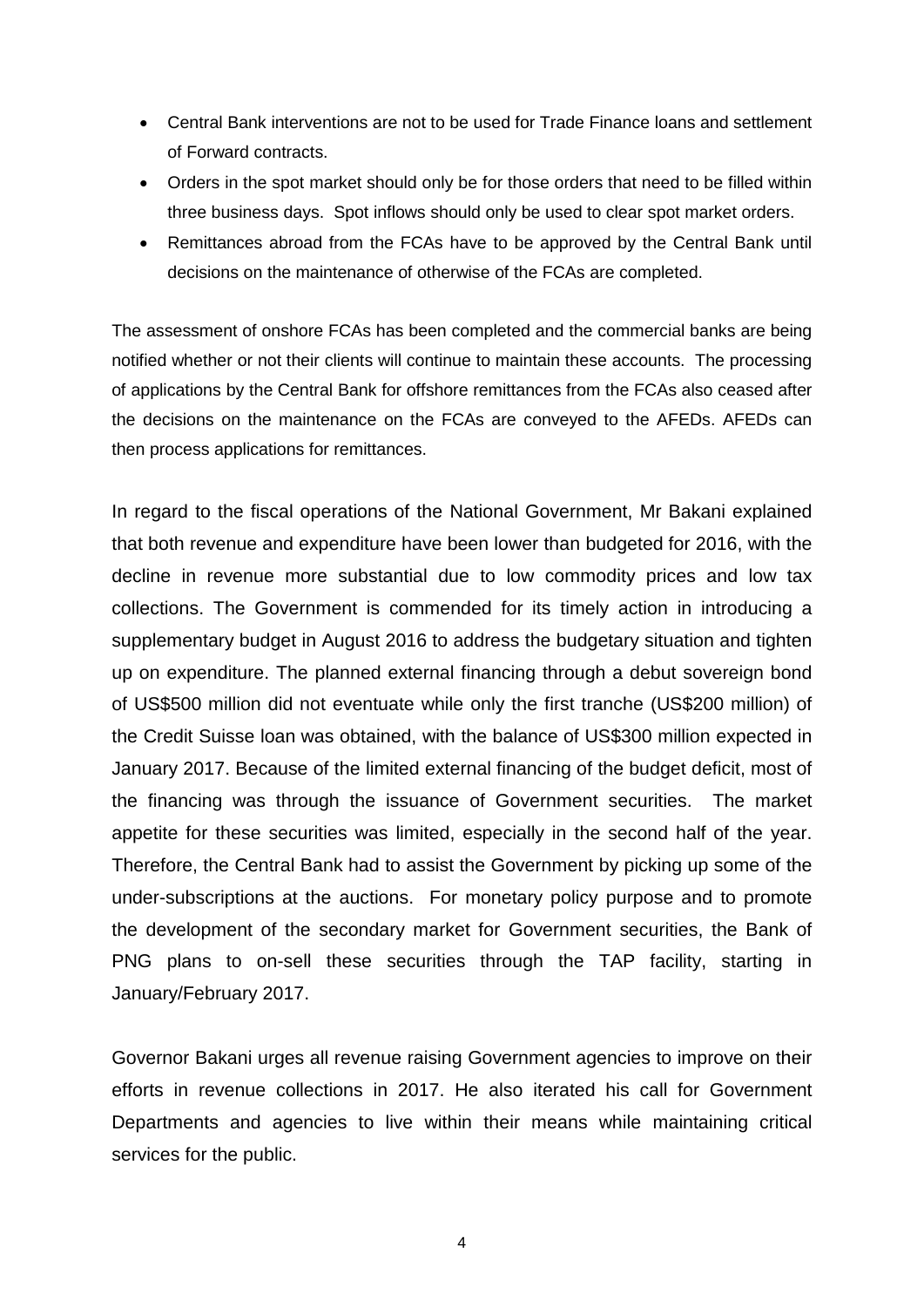The level of foreign exchange reserves as of  $30<sup>th</sup>$  December 2016, was K5.266.9 (US\$1,685.4) million, compared to K5,467.5 (US\$1,725.1) million at the end of September 2016.

#### **OVERVIEW OF THE DEVELOPMENTS IN THE SEPTEMBER QUARTER OF 2016**

Economic indicators available to the Bank of Papua New Guinea (the Bank) point to a slowdown in business activity in the September quarter of 2016. Prices for most agricultural exports improved while for key mineral, petroleum and gas commodities, prices continued to be low. Government revenue and expenditure for the nine months to September were lower than budgeted. With the improvement in prices of some of the export commodities, and good production of a few commodities, and lower actual import payments, the balance of payments recorded a surplus for the nine months to September 2016, compared to a deficit for the corresponding period of 2015. The lower than budgeted government expenditure and lower import payments affected business activity and led to a marginal decline in the level of employment in the private sector, following positive growth in the previous two quarters. With some improvements in the foreign exchange inflows from the agriculture and mining industry, the kina exchange rate stabilized against the US dollar and some other key currencies over the quarter, while it depreciated against Japanese yen. The Trade Weighted Index (TWI) declined by 1.7 percent to 30.19 in the quarter. Annual headline inflation was 6.8 percent in the September quarter of 2016, mainly driven by volatile prices of seasonal items. However, the underlying inflation measures continue to remain low. The Central Bank continued to take a cautious approach by maintaining its neutral stance of monetary policy and keeping the Kina Facility Rate (KFR) at 6.25 percent over the September quarter of 2016.

Data from the Bank's Business Liaison Survey (BLS) show that the total nominal value of sales in the private sector increased by 15.7 percent in the June quarter of 2016, compared to a decline of 4.0 percent in the March quarter. Excluding the mineral sector, sales increased by 10.6 percent following a decline of 7.5 percent in the previous quarter. By sector, sales increased in the agriculture/forestry/fisheries, construction, manufacturing, mineral, wholesale and retail sectors, while it declined in the finance/business and other services, and transportation sectors. By region,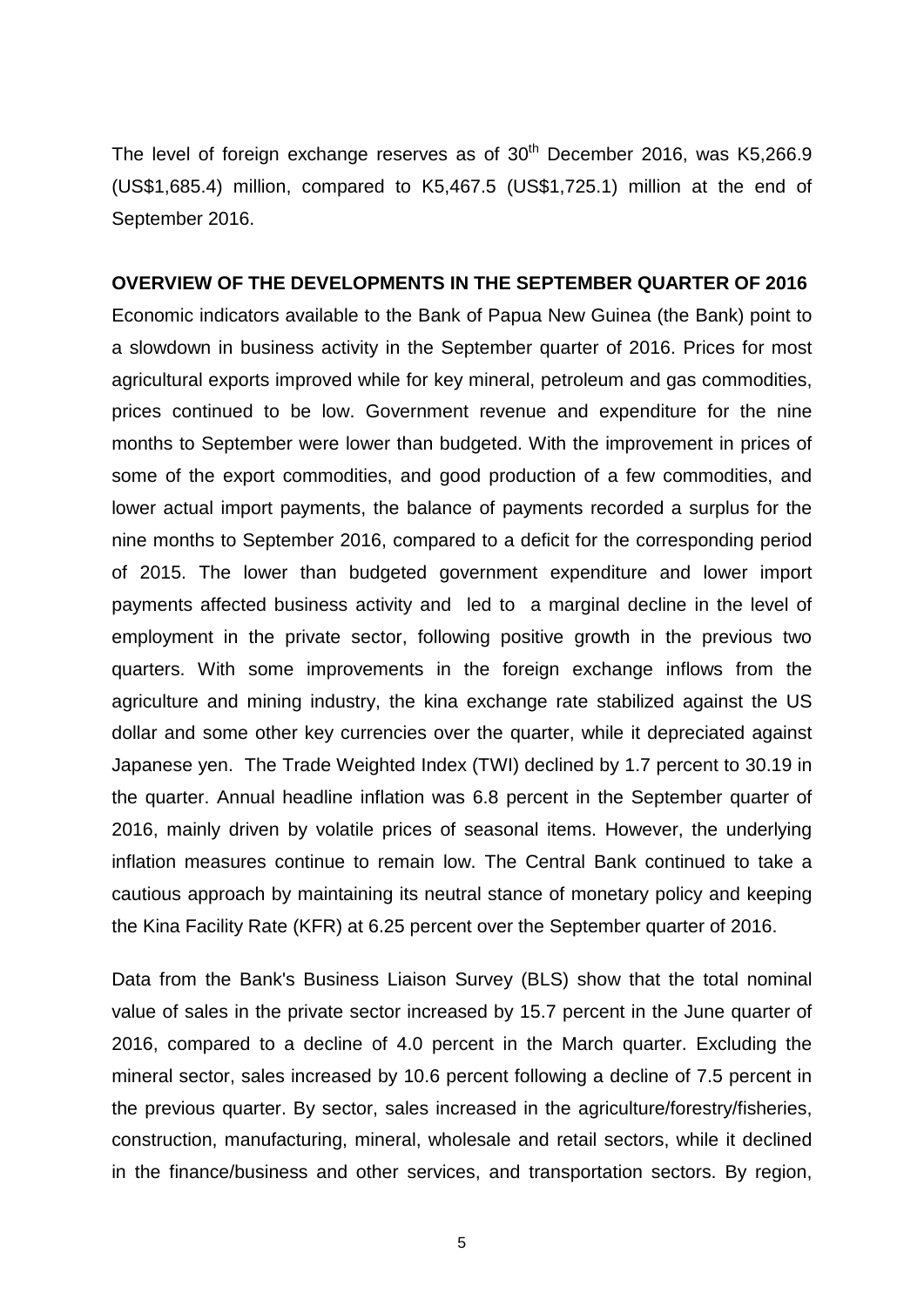sales increased in the Southern, Momase, Islands and Morobe while it declined in the Highlands and NCD. Over the year to June 2016, sales declined by 3.2 percent, while excluding the mineral sector, it declined by 0.8 percent.

The Bank's Employment Index shows that the level of employment in the private sector marginally declined by 0.7 percent in the September quarter of 2016, compared to an increase of 2.1 percent in the June quarter. Excluding the mineral sector, the level of employment declined by 1.0 percent, compared to an increase of 2.3 percent in the previous quarter. By sector, employment declined in the transportation, agriculture/forestry/fisheries, manufacturing, and financial/business and other services sectors, while it increased in the mineral, construction, wholesale and retail sectors. By region, employment declined in the Southern, Highlands, Morobe and NCD, while it increased in Momase. There was no change in the Islands region. Over the twelve months to September, the total level of employment declined by 1.0 percent, while excluding the mineral sector, it declined by 1.5 percent.

Quarterly headline inflation, as measured by the Consumer Price Index (CPI), increased by 1.7 percent in the September quarter of 2016, compared to an increase of 1.4 percent in the June quarter of 2016. Most expenditure groups recorded increases, which more than offset declines in the 'Transport' and 'Miscellaneous' expenditure groups. There were no changes for the 'Communication', 'Education' and 'Clothing and Footwear' expenditure groups. By urban centre, prices increased in all the centres. The annual headline inflation to September 2016 was 6.8 percent, the same as in the June quarter, and compared to 6.5 percent in the March quarter.

During the September quarter of 2016, the average daily kina exchange rate depreciated against the yen by 0.1 percent to 34.2366 and appreciated against the pound sterling by 0.1 percent to 0.2214. It remained unchanged against the Australian dollar, Euro and the US dollar at 0.4257, 0.2811, and 0.3172, respectively. These movements resulted in the daily average TWI declining by 1.7 percent to 30.19 in the quarter.

The weighted average kina price of Papua New Guinea's export commodities, excluding LNG, increased by 10.0 percent in the September quarter of 2016,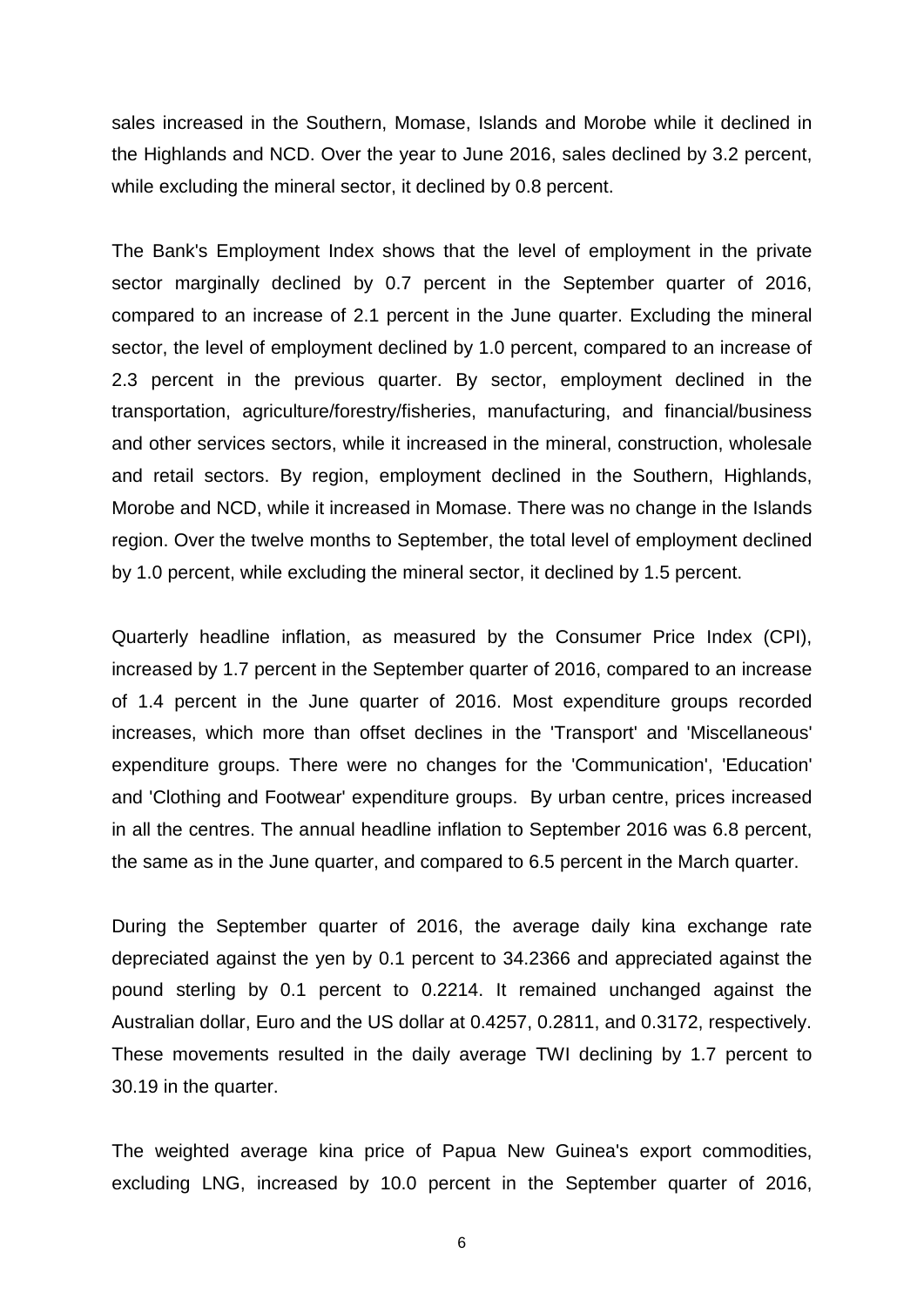compared to the corresponding quarter of 2015. There was a decline of 11.6 percent in the weighted average kina price of mineral exports, with lower kina prices for copper and crude oil. For agricultural, logs and marine product exports, the weighted average kina price increased by 5.6 percent, due to higher kina prices of all agricultural commodities, except for rubber and marine products. Excluding logs, the weighted average kina price of agricultural and marine product exports increased by 5.9 percent in the September quarter, from the corresponding quarter of 2015. The overall increase in kina export price stemmed from higher international prices for some of PNG's export commodities.

There was an overall surplus of K240 million in the balance of payments for the nine months to September 2016, compared to a deficit of K394 million in the corresponding period of 2015. A higher surplus in the current account more than offset a deficit in the capital and financial account.

The current account recorded a surplus of K11,520 million for the nine months to September 2016, compared to a surplus of K9,169 million in the corresponding period of 2015. This was due to a higher trade account surplus and net transfer receipts, combined with lower service and income payments.

The capital and financial account recorded a deficit of K11,170.6 million for the nine months to September 2016, compared to a deficit of K10,799.0 million in the corresponding period of 2015. The outcome was due to net outflows in portfolio and other investments reflecting investments in short term money market instruments and build up in net foreign assets of commercial banks, and foreign currency account balances of resident mineral companies, respectively. These more than offset inflows from net Government loan drawdowns.

The level of gross foreign exchange reserves at the end of September 2016 was K5,467.5 (US\$1,725.1) million, sufficient for 11.9 months of total and 20.4 months of non-mineral import covers.

The Central Bank maintained its neutral stance of monetary policy by keeping the policy signaling rate, the Kina Facility Rate (KFR) at 6.25 percent during the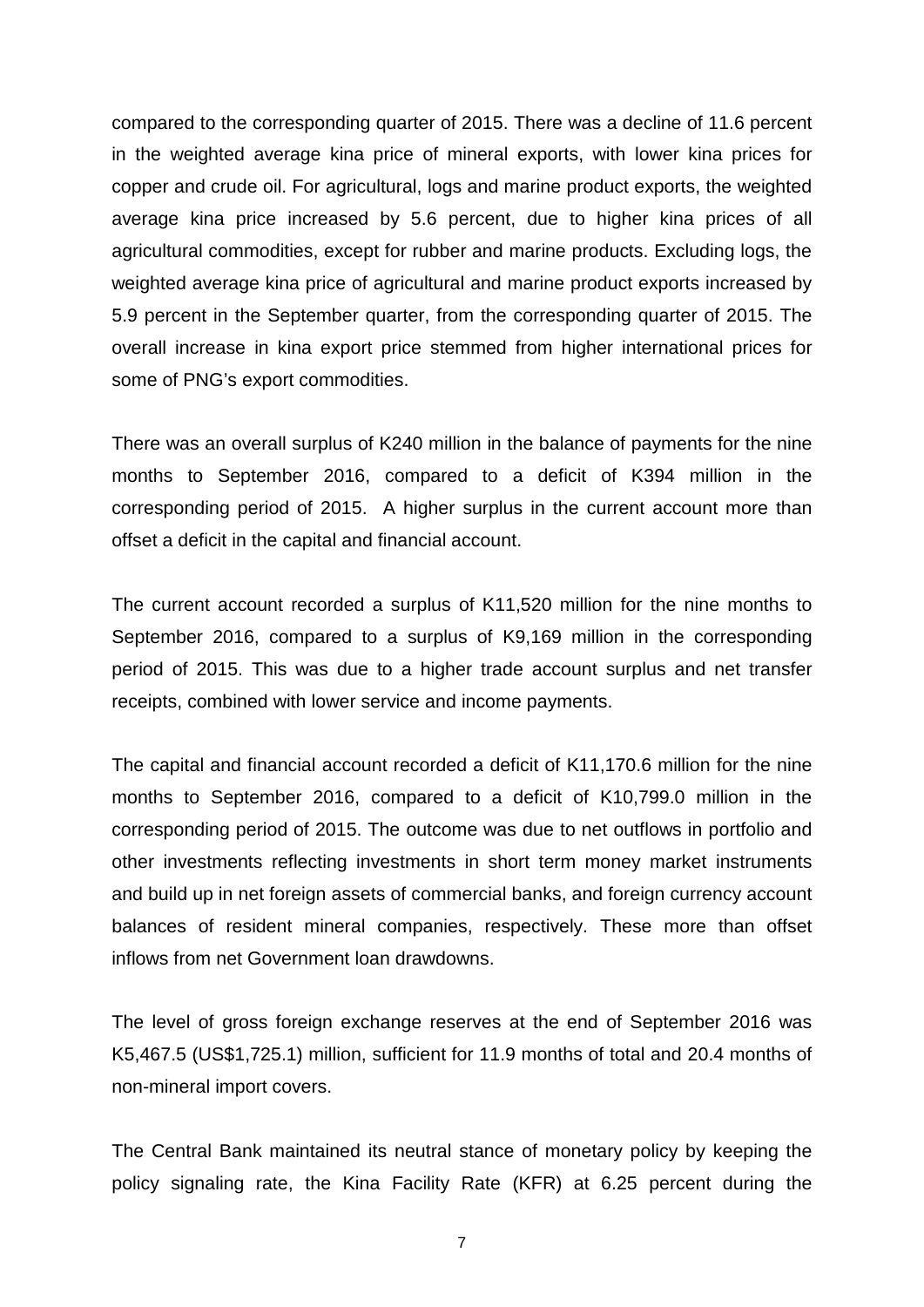September quarter of 2016. The Central Bank is mindful that annual headline inflation has slowly crept up, averaging 6.7 percent over the first three quarters of the year. It will closely monitor this development and may change its monetary policy stance when necessary.

The average level of broad money supply (M3\*) increased by 5.1 percent in the September quarter of 2016, compared to an increase of 1.8 percent in the June quarter of 2016. There were increases in average net claims on the Government, and credit to other financial corporations (OFCs), public non-financial corporations from increased lending to state owned enterprises, and to the private sector. The average net domestic claims outstanding, excluding net claims on the Central Government, increased by 1.7 percent in the September quarter of 2016, following an increase of 1.2 percent in the June quarter of 2016. The average level of monetary base (reserve money) increased by 0.2 percent in the quarter, compared to an increase of 4.8 percent in the June quarter. This was mainly influenced by the increase in currency in circulation, offsetting a decline in commercial banks' deposits at the Central Bank

The average level of deposits at other depository corporations (ODCs) increased by 2.7 percent to K22,414.3 million in the quarter, from K21,816.7 million in the June quarter. This reflected increases in deposits of OFCs, public non-financial corporations, and other resident sectors, more than offsetting a decline in Government deposits during the quarter.

The net foreign assets (NFA) of the financial corporations, comprising depository corporations (DCs) and OFCs, increased by 2.4 percent to K6,977.1 million in the September quarter, compared to a decline of 4.8 percent in the June quarter. This resulted from an increase in the NFA of the Central Bank, which more than offset a decline in the NFA of ODCs. The increase at the Central Bank reflected the drawdown of an external commercial loan. This assisted the Central Bank in its interventions to meet some of the import demand in the foreign exchange market.

In the September quarter of 2016, total domestic credit extended by financial corporations to the private sector, public non-financial corporations and 'Provincial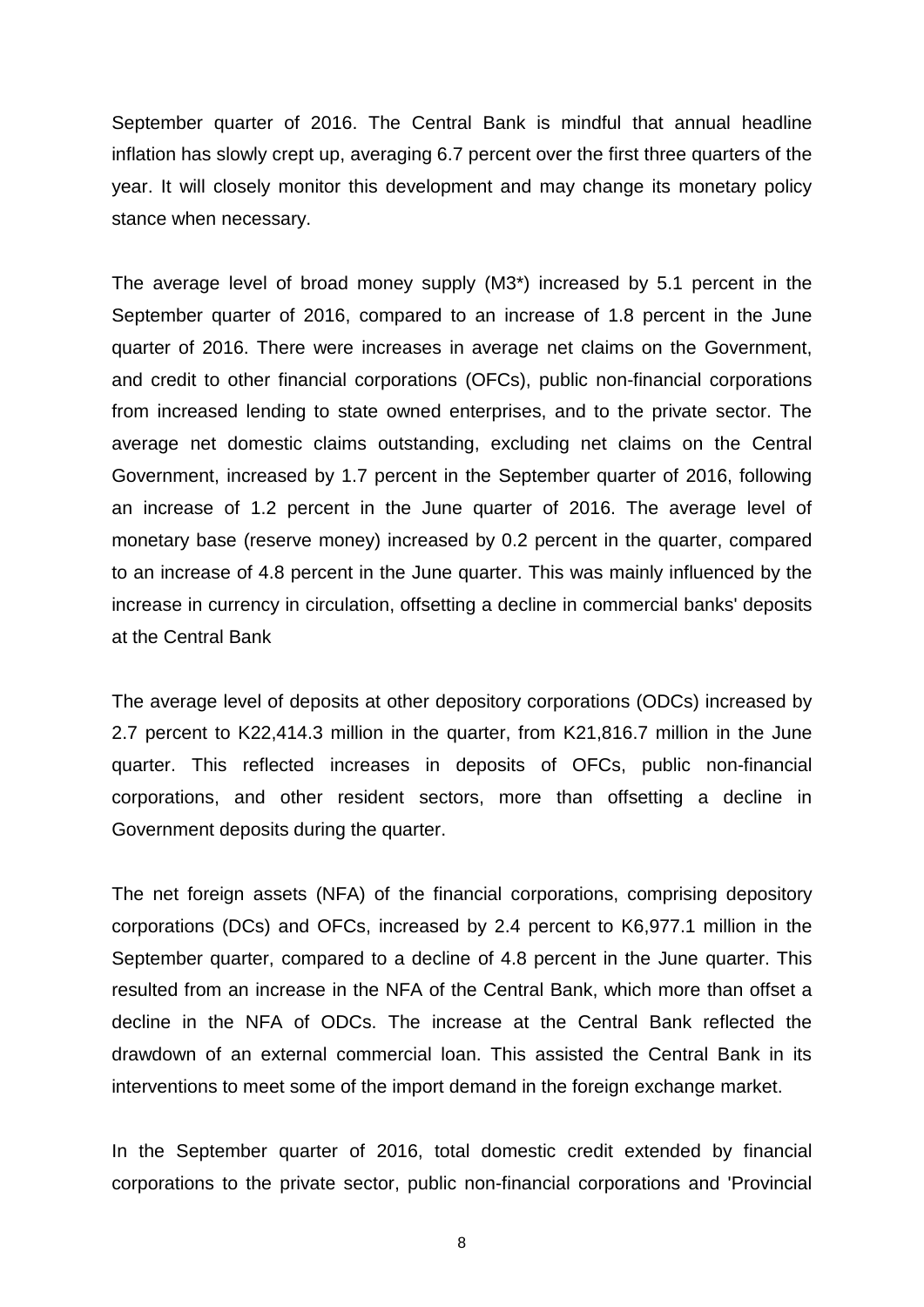and Local level Governments' increased by K339.6 million to K16,510.1 million, compared to an increase of K335.9 million in the previous quarter. This was mainly due to an increase of K219.5 million in credit to the private sector and K119.8 million in credit to the public non-financial corporations. The annualised growth in domestic credit, excluding Central Government, was 7.8 percent in the September quarter of 2016, compared to 7.1 percent in the June quarter.

Preliminary estimates of the fiscal operations of the National Government over the nine months to September 2016 show an overall deficit of K1,356.2 million, compared to a deficit of K1,940.1 million in the corresponding period of 2015. This represents 2.0 percent of nominal GDP.

Total revenue, including foreign grants, over the nine months to September 2016 was K7,623.5 million, 2.2 percent higher than in the corresponding period of 2015. This represents 65.0 percent of the revised budgeted revenue for 2016. The increase in revenue mainly reflected higher tax receipts, which more than offset a decline in non-tax receipts.

Total expenditure over the nine months to September 2016 was K8, 979.7 million, 4.4 percent lower than in the corresponding period of 2015 and represents 64.9 percent of the revised appropriation for 2016. This outcome reflected both lower recurrent and development expenditures.

The budget deficit of K1,356.2 million was financed mainly from domestic sources totalling K1,502.2 million, as there was a net external loan repayment of K146.0 million. Domestic financing comprised net purchase of Government securities totalling K528.4 million by the Central Bank, K1,572.4 million by the ODCs, K81.2 million by OFCs and K96.7 million by Public Non-Financial Corporations. These also accounted for the payments for cheque floats totalling K776.5 million to other sectors.

Total public (Government) debt outstanding in the September quarter of 2016 was K19, 440.7 million, K182.5 million higher than in the June quarter of 2016. Domestic loans increased while external loans decreased. The increase in domestic debt was